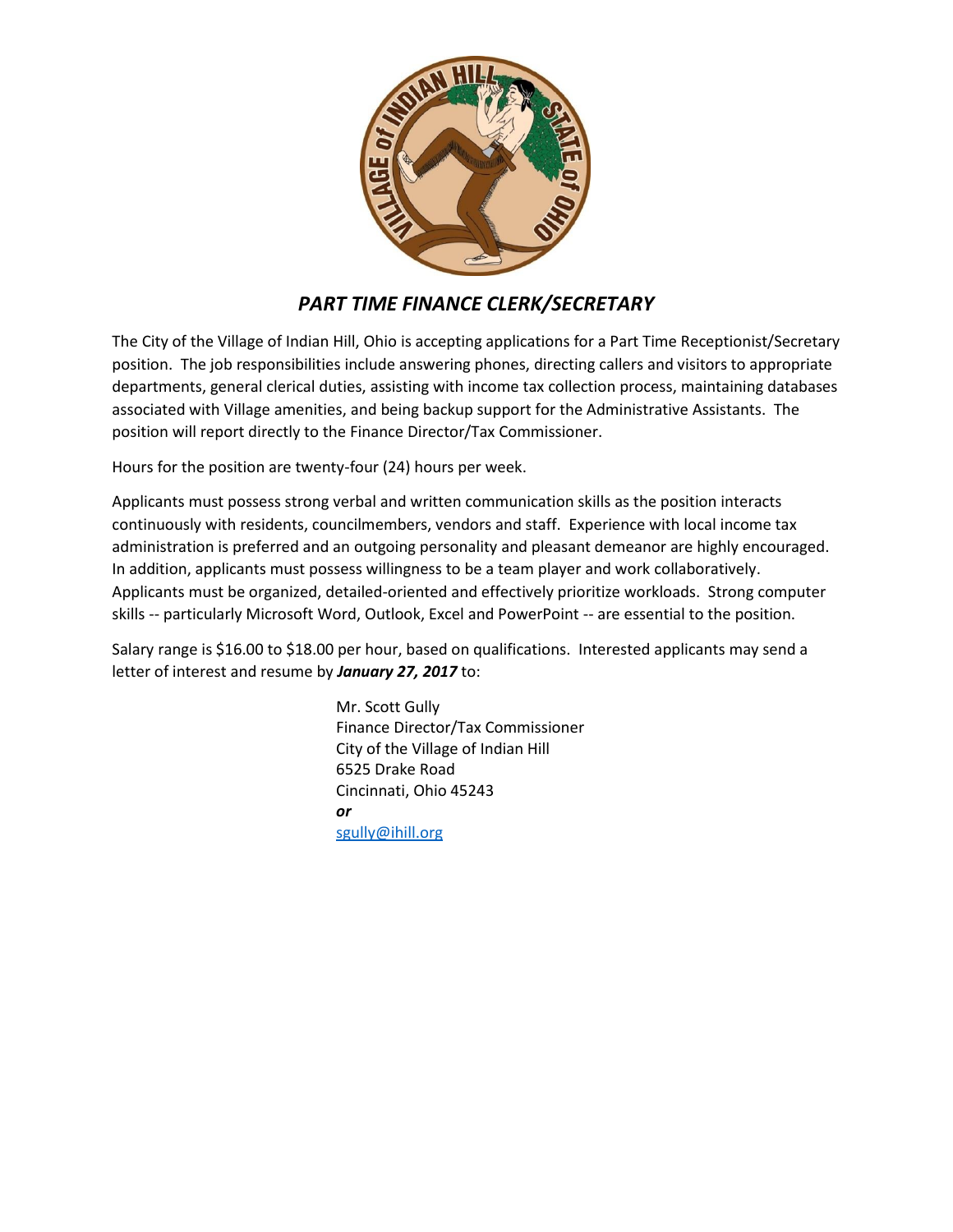## **CITY OF THE VILLAGE OF INDIAN HILL, OHIO POSITION DESCRIPTION**

**TITLE:** Part Time Finance Clerk/Secretary (24 hours per week)

### **DEPARTMENT:** Finance/Administration

### **SUPERVISOR:** Finance Director/Tax Commissioner

### **FUNCTION:**

Performs a wide variety of administrative, secretarial, financial and clerical activities related to the day to day operations of the Finance and Administrative Departments

## **REPRESENTATIVE LIST OF RESPONSIBILITIES:**

- Answers telephones (First Responder) and routes calls to appropriate departments in a courteous and professional manner; provide routine information to customers and the general public.
- Greets incoming visitors (First Responder) to the administration building at the front window. Assists visitors in a professional and courteous manner to provide them with appropriate information or referral to the appropriate department based on request
- Maintains general office filing system; distributes office mail; types documents; assists with daily deposits
- Assists with income tax collection– prepares daily deposits, processes returns, reconciles withholding forms, and any other duties as necessary
- Grand Valley Nature Preserve maintains member database, distributes membership cards, updates rules and regulations, assists Grand Valley Preserve Ranger with event preparation
- Indian Hill Shooting Club maintains member database, processes applications for new members, maintains safety class database, maintains waiting list, processes annual invoices and track payments, assists Part Time Range Supervisor with other duties as needed
- Bridle Trails maintains member database, processes applications for new members, processes annual invoices and tracks payments
- Alarm Monitoring maintains user database, processes annual invoices and track payments
- Boat Barn Rental maintains user database, processes annual invoices and tracks payments
- Schedules use of Council Chambers
- Collects and preserves articles related to Village events, projects, issues and legal advertisements
- Works cooperatively with Administrative Assistants to support other administrative activities as determined by Finance Director/Tax Commissioner
- Provides support and assistance to other administrative positions as determined by Finance Director/Tax Commissioner

#### **EQUIPMENT USED:**